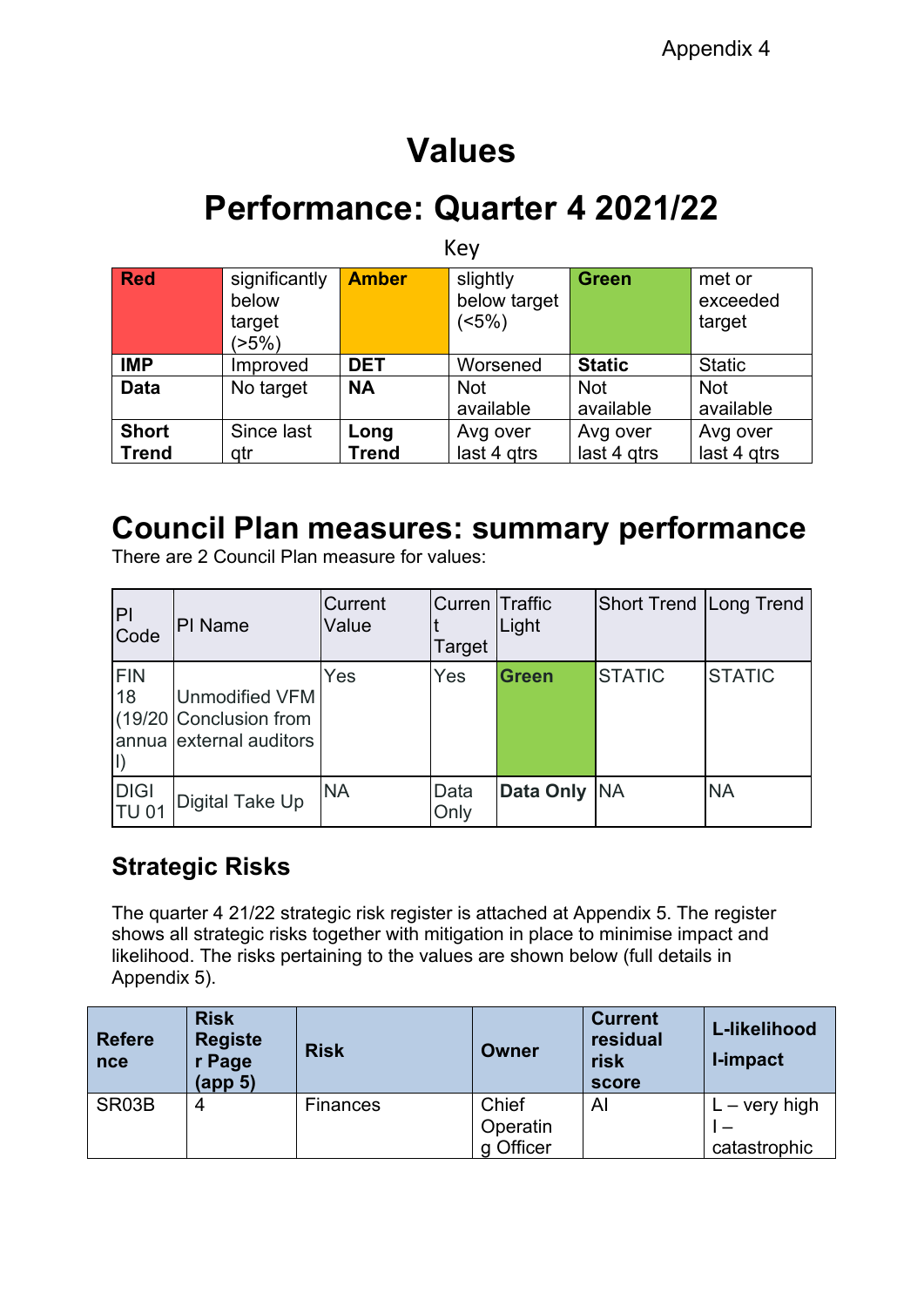| <b>Refere</b><br>nce | <b>Risk</b><br><b>Registe</b><br>r Page<br>(app <sub>5</sub> ) | <b>Risk</b>                                                | <b>Owner</b>                                                                                 | <b>Current</b><br>residual<br>risk<br>score | L-likelihood<br><b>I-impact</b>               |
|----------------------|----------------------------------------------------------------|------------------------------------------------------------|----------------------------------------------------------------------------------------------|---------------------------------------------|-----------------------------------------------|
| <b>SR46</b>          | 9                                                              | Medway's<br>Economic<br>Recovery from<br>Covid19           | Assistan<br><b>Director</b><br>Regener<br>ation                                              | BII                                         | $L - high$<br>$I - major$                     |
| <b>SR32</b>          | 39                                                             | Data and<br>information                                    | <b>Director</b><br>of<br>People,<br>Assistan<br><b>Director</b><br>Legal &<br>Governa<br>nce | CII                                         | $L$ – significant<br>$l$ – major              |
| <b>SR36</b>          | 46                                                             | Alternative<br>service delivery<br>models                  | Assistant<br><b>Director</b><br>Regenerati<br>on, Chief<br>Operating<br>Officer              | <b>BIII</b>                                 | $L - high$<br>I - moderate                    |
| <b>SR37</b>          | 52                                                             | <b>Cyber Security</b>                                      | Chief<br>Operatin<br>g Officer                                                               | AI                                          | $L - \text{very high}$<br>l —<br>catastrophic |
| <b>SR02</b>          | 65                                                             | <b>Business</b><br>continuity and<br>emergency<br>planning | Director of<br>Place and<br>Deputy<br>Chief<br>Executive,<br>Chief<br>Operating<br>Officer   | <b>DII</b>                                  | $L - low$<br>$l$ – major                      |
| <b>SR49</b>          | 81                                                             | Income<br><b>Reduction due</b><br>to Covid19               | Chief<br>Operating<br>Officer                                                                | CII                                         | $L$ – significant<br>$I - major$              |

## **Complaints and Compliments**

The following table gives an overall picture of the volumes and timeliness performance of each area for complaints in Q4, and compares this to the previous quarter, and the same period during the previous year.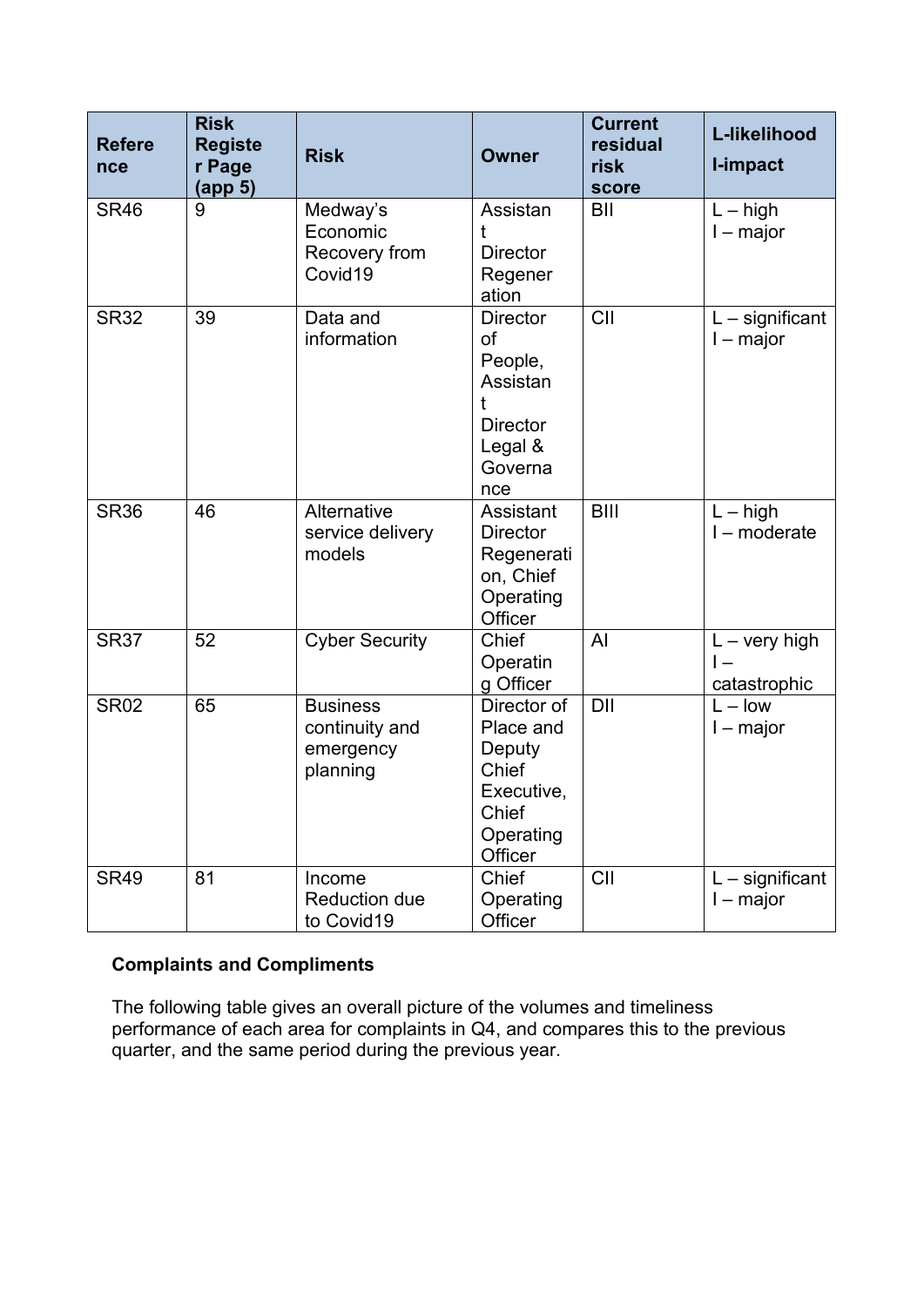| Summary of timeliness performance compared to the previous quarter and          |                |                |                |                                                                               |  |  |
|---------------------------------------------------------------------------------|----------------|----------------|----------------|-------------------------------------------------------------------------------|--|--|
| to the same quarter during the previous year.                                   |                |                |                |                                                                               |  |  |
|                                                                                 | Q.4<br>2020-21 | Q.3<br>2021-22 | Q.4<br>2021-22 | <b>Timeliness</b><br>performance<br><b>Compared to</b><br>previous<br>quarter |  |  |
| <b>Corporate Stage 1 - Target responses within 10 working days is 80%</b>       |                |                |                |                                                                               |  |  |
| <b>Volumes received</b>                                                         | 294            | 172            | 221            |                                                                               |  |  |
| Responses issued                                                                | 260            | 204            | 197            |                                                                               |  |  |
| Responses within<br>10 working days                                             | 241            | 174            | 167            | 0.5 pp                                                                        |  |  |
| % responses<br>meeting target                                                   | 92.7%          | 85.3%          | 84.8%          |                                                                               |  |  |
| <b>Corporate Stage 2 - Target responses within 15 working days is 75%</b>       |                |                |                |                                                                               |  |  |
| <b>Volumes received</b>                                                         | 29             | 35             | 36             |                                                                               |  |  |
| Responses issued                                                                | 33             | 38             | 34             |                                                                               |  |  |
| Responses within<br>15 working days                                             | 29             | 30             | 29             |                                                                               |  |  |
| % responses<br>meeting target                                                   | 87.9%          | 78.9%          | 85.3%          | 6.4 pp                                                                        |  |  |
| Children's Social Care Stage 1 - Target responses within 20 working days is 75% |                |                |                |                                                                               |  |  |
| Volumes received                                                                | 7              | 7              | 4              |                                                                               |  |  |
| Responses issued                                                                | 5              | 10             | 3              |                                                                               |  |  |
| Responses within<br>20 working days                                             | 5              | 10             | 3              |                                                                               |  |  |
| % responses<br>meeting target                                                   | 100.0%         | 100.0%         | 100.0%         |                                                                               |  |  |
| Adults Social Care - Target responses within 20 working days is 75%             |                |                |                |                                                                               |  |  |
| Volumes received                                                                | 27             | 15             | 22             |                                                                               |  |  |
| Responses issued                                                                | 22             | 18             | 16             |                                                                               |  |  |
| Responses within<br>20 working days                                             | 20             | 16             | 15             |                                                                               |  |  |
| % responses<br>meeting target                                                   | 90.9%          | 88.9%          | 93.8%          | $4.9$ pp                                                                      |  |  |
| Local Government and Social Care Ombudsman complaint volumes                    |                |                |                |                                                                               |  |  |
| <b>LGSCO</b> referrals                                                          | 12             | 20             | 19             |                                                                               |  |  |
| <b>LGSCO</b> decisions                                                          | 10             | 19             | 19             |                                                                               |  |  |
| LGSCO upheld<br>decisions                                                       | $\overline{2}$ | 1              | 3              |                                                                               |  |  |

pp = percentage point

The Q4 trend for stage one corporate complaints over the last three years is as follows: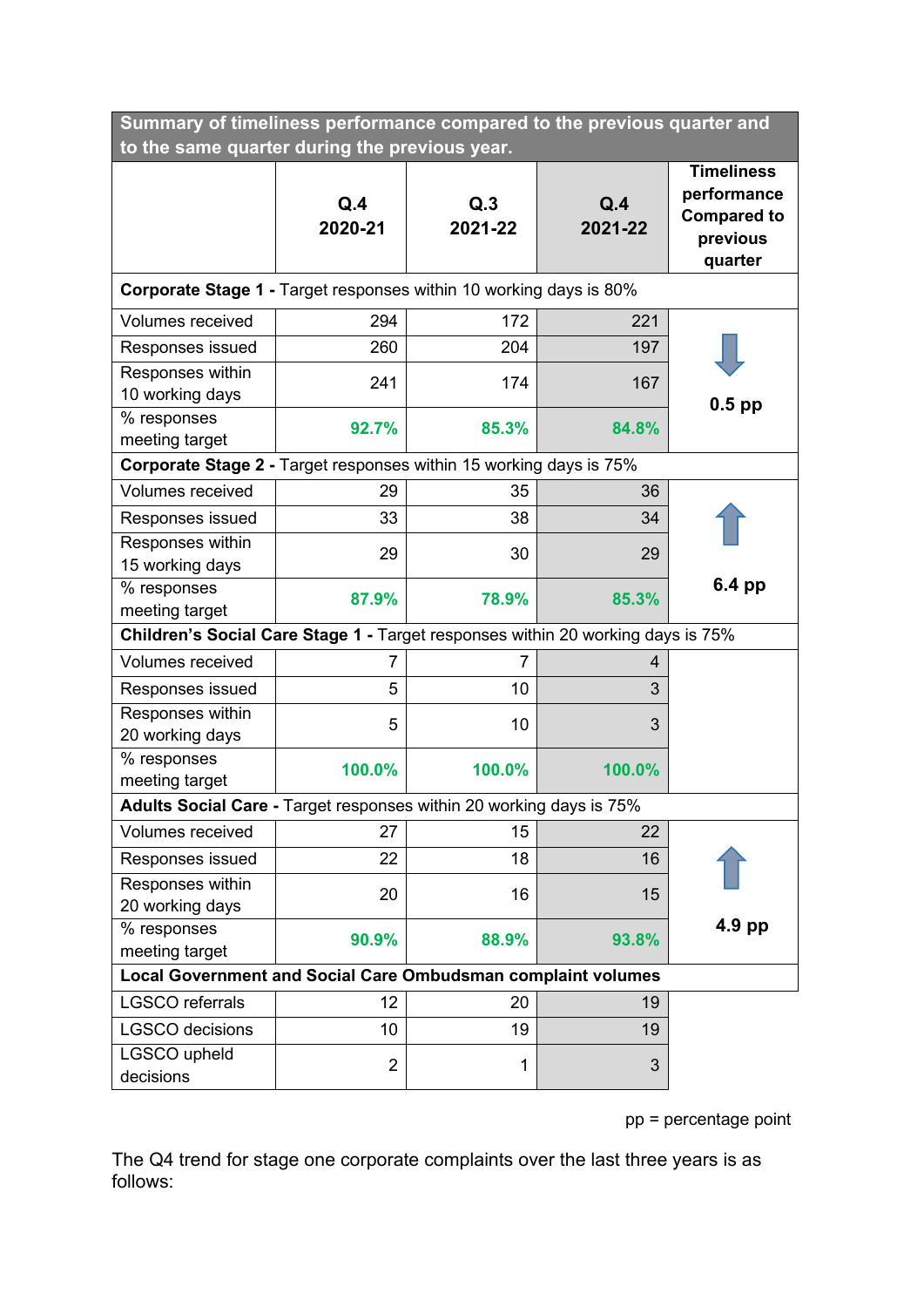| 2021-22 | 84.8%   |
|---------|---------|
| 2020-21 | $927\%$ |
| 2019-20 | 90.2%   |

Volumes of stage one corporate complaints increased compared to the previous quarter although they are lower than the same period in the previous year.

#### **Stage 1 corporate complaints** (Response target 10 working days)

Stage one corporate response timeliness performance slightly declined compared to the previous quarter, although still achieved **84.8%** against the council's target of 80%. A total of 167 complaints were responded to within 10 working days.

Annual performance for 2021-22 achieved **87.2%**

**Stage 2 corporate complaints** (Response target 15 working days)

Stage two corporate response timeliness further improved with **85.3%** of complaints being responded to within 15 working days against the Council's target of 75%, an increase of 6.4 percentage points compared to the previous quarter.

Annual performance for 2021-22 achieved **81.7%**

**Children's social care complaints** (Response target 20 working days)

Children's Social Care performance remained very strong, with all responses being issued within 20 working days, achieving **100.0%** performance, and exceeding the Council's target of 75%.

Annual performance for 2021-22 achieved **96.2%**

### **Adult social care complaints** (Response target 20 working days)

Adult Social Care complaints performance improved compared with the previous quarter and **93.8%** of complaints were responded to within the Council's target of 20 working days, exceeding the council's performance target of 75%.

Annual performance for 2021-22 achieved **82.9%**

### **Local Government and Social Care Ombudsman (LGSCO) referrals and decisions**

The Local Government and Social Care Ombudsman (LGSCO) notified Medway Council that it had received 19 referrals for which it invited comment. The LGSCO also made decisions in respect of 19 referrals and upheld three complaints (two complaints were upheld – maladministration and injustice; and one complaint was upheld – maladministration and no injustice). One complaint was not upheld, and the remaining 15 complaints were closed after the LGSCO made its initial enquiries.